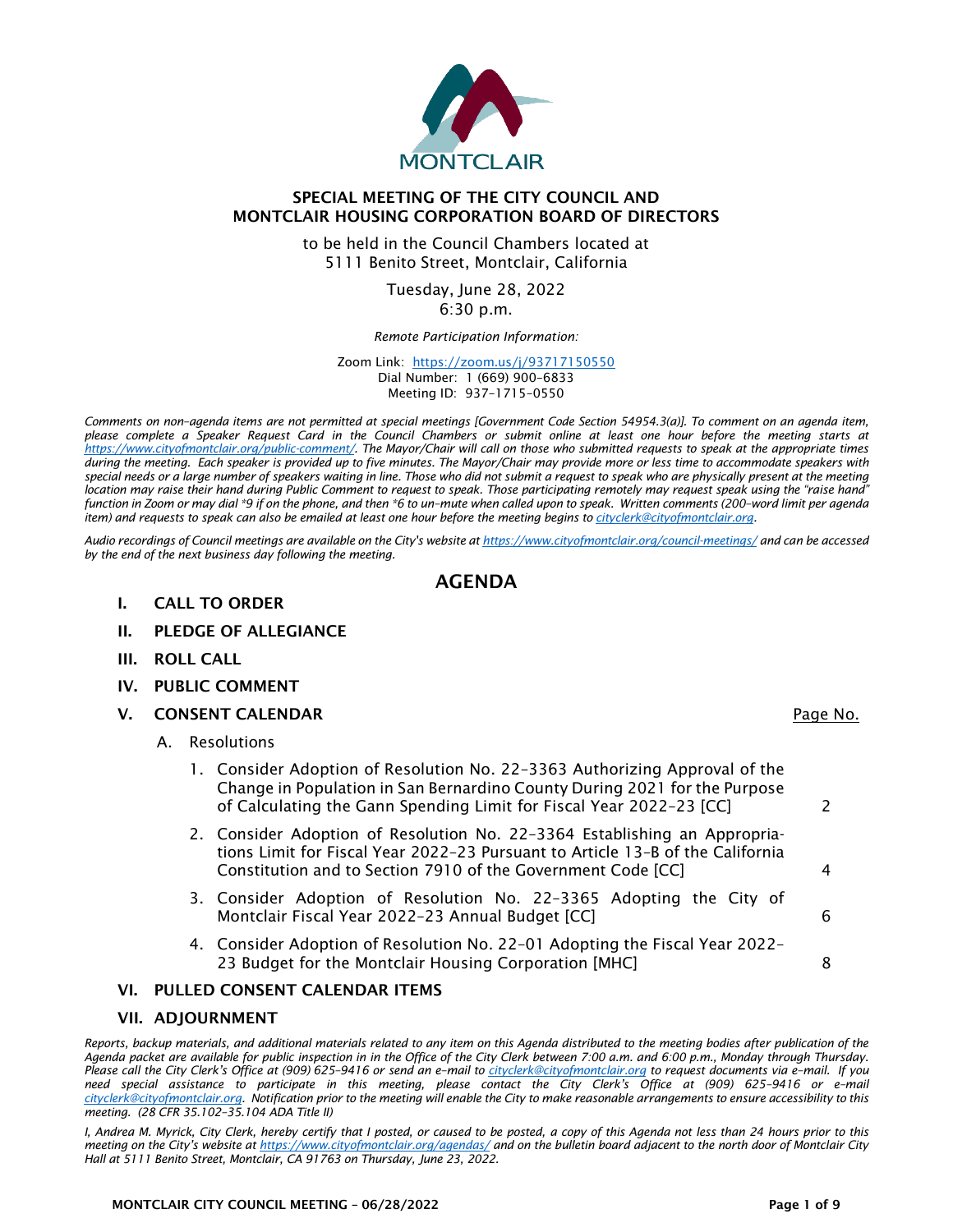

|             | <b>DATE: IUNE 28, 2022</b>            | FILE I.D.: $FIN225$         |  |
|-------------|---------------------------------------|-----------------------------|--|
|             | <b>SECTION: CONSENT - RESOLUTIONS</b> | <b>DEPT</b> FINANCE         |  |
| ITEM NO.: 1 |                                       | <b>PREPARER: I. KULBECK</b> |  |

SUBJECT: CONSIDER ADOPTION OF RESOLUTION NO. 22–3363 AUTHORIZING APPROVAL OF THE CHANGE IN POPULATION IN SAN BERNARDINO COUNTY DURING 2021 FOR THE PURPOSE OF CALCULATING THE GANN SPENDING LIMIT FOR FISCAL YEAR 2022–23

REASON FOR CONSIDERATION: The City Council is requested to consider adoption of Resolution No. 22–3363 pursuant to Government Code Section 7901, requiring each city to annually adopt a resolution selecting the change in population factor for purposes of calculating the Gann Spending Limit.

A copy of proposed Resolution No. 22–3363 is attached for the City Council's review and consideration.

BACKGROUND: The passage of Proposition 111 in June 1990 requires cities to annually select a change–in–population factor for the purpose of calculating the Gann Spending Limit. For this purpose, Government Code Section 7901 permits cities to select either the change in population within their jurisdictions or within the county in which they are located. This selection must be done by a recorded vote of the governing body of each city.

The change in population in San Bernardino County during 2021 as reported by the State Department of Finance was 0.14 percent. Because it is in the City's best interest to establish the highest possible Gann Spending Limit, and the County change is usually larger than the change in the City, staff suggests the City Council choose the percentage change in population in San Bernardino County during 2021 as the change–in–population factor to be used in calculating the limit.

FISCAL IMPACT: There would be no fiscal impact to the City's General Fund should the City Council adopt proposed Resolution No. 22–3363 authorizing approval of the change in population in San Bernardino County during 2021 for the purpose of calculating the Gann Spending Limit for Fiscal Year 2022–23.

RECOMMENDATION: Staff recommends the City Council adopt Resolution No. 22–3363 authorizing approval of the change in population in San Bernardino County during 2021 for the purpose of calculating the Gann Spending Limit for Fiscal Year 2022–23.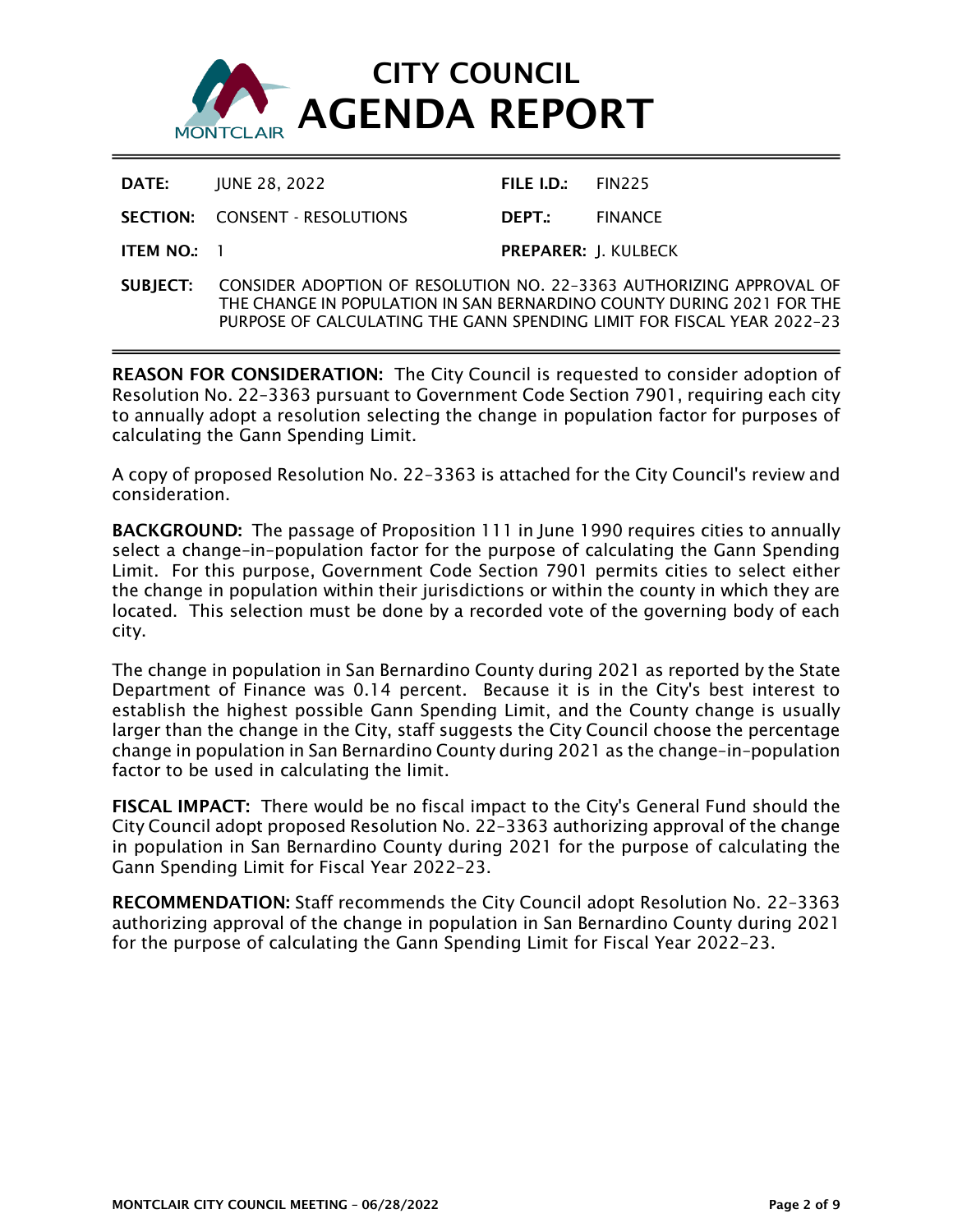#### RESOLUTION NO. 22–3363

#### A RESOLUTION OF THE CITY COUNCIL OF THE CITY OF MONTCLAIR AUTHORIZING APPROVAL OF THE CHANGE IN POPULATION IN SAN BERNARDINO COUNTY DURING 2021 FOR THE PURPOSE OF CALCULATING THE GANN SPENDING LIMIT FOR FISCAL YEAR 2022–23

WHEREAS, California Government Code Section 7901 requires a city to calculate its Gann Spending Limit by choosing either the change in population within its jurisdiction or the change in population within the county in which it is located; and

WHEREAS, the selection of the change in population must be accomplished by a recorded vote of the governing body; and

WHEREAS, the change in population in the San Bernardino County during 2021 was 0.14 percent and that change has historically been higher than the change within the City of Montclair.

WHEREAS, it is in the City's best interest to establish the highest possible Gann Spending Limit.

NOW, THEREFORE, BE IT RESOLVED that the City Council of the City of Montclair hereby approves the change in population in San Bernardino County during 2021 as its change–in–population factor to be used in calculating the Gann Spending Limit for Fiscal Year 2022–23.

APPROVED AND ADOPTED this XX day of XX, 2022.

ATTEST:

Mayor

City Clerk

I, Andrea M. Myrick, City Clerk of the City of Montclair, DO HEREBY CERTIFY that Resolution No. 22–3363 was duly adopted by the City Council of said city and was approved by the Mayor of said city at a regular meeting of said City Council held on the XX day of XX, 2022, and that it was adopted by the following vote, to–wit:

AYES: XX NOES: XX ABSTAIN: XX ABSENT: XX

> Andrea M. Myrick City Clerk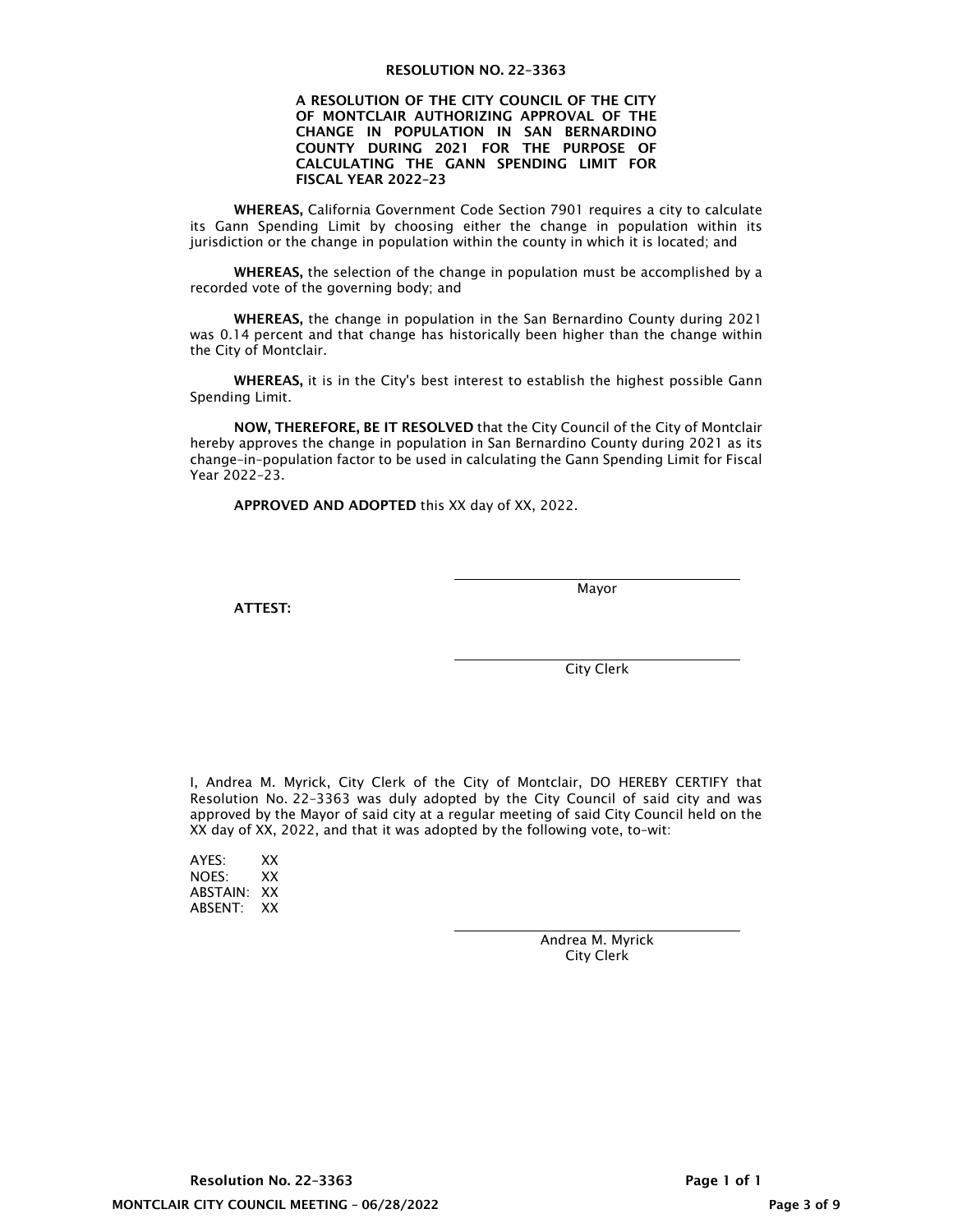

| DATE:                | JUNE 28, 2022 |                                       |                                                     | FILE I.D.: $FIN225$         |
|----------------------|---------------|---------------------------------------|-----------------------------------------------------|-----------------------------|
|                      |               | <b>SECTION: CONSENT - RESOLUTIONS</b> | DEPT.:                                              | <b>FINANCE</b>              |
| <b>ITEM NO.:</b> $2$ |               |                                       |                                                     | <b>PREPARER: J. KULBECK</b> |
|                      |               |                                       | CHRIECT: CONCIDER ADORTION OF RESOLUTION NO 22.2264 |                             |

SUBJECT: CONSIDER ADOPTION OF RESOLUTION NO. 22–3364 ESTABLISHING AN APPROPRIATIONS LIMIT FOR FISCAL YEAR 2022–23 PURSUANT TO ARTICLE 13–B OF THE CALIFORNIA CONSTITUTION AND TO SECTION 7910 OF THE GOVERNMENT CODE

REASON FOR CONSIDERATION: The City Council is requested to consider adoption of Resolution No. 22–3364 establishing an appropriations limit for Fiscal Year 2022–23.

A copy of proposed Resolution No. 22–3364 is attached for the City Council's review and consideration.

BACKGROUND: Government Code Section 7910 requires a city council to establish, by resolution, the city's appropriations limit (Gann Spending Limit) for the following fiscal year pursuant to Article 13–B of the California Constitution. The limit, which restricts the amount of tax revenues spent during the year, is based upon the limit for the preceding year, as adjusted for changes in population and cost of living.

The passage of Proposition 111 in June 1990 requires each city to choose either the percentage change in population within its jurisdiction as its change–in–population factor, or the percentage change in population within the county in which it is located. The City of Montclair elects to use the percentage change in California's per capita personal income, which is available in May of each year, as its change in cost–of–living factor.

Earlier this evening, the City Council adopted Resolution No. 22–3363 approving the change in population in San Bernardino County during 2021 as the change–in–population factor to be used in calculating the Fiscal Year 2022–23 appropriations limit.

The change in population in San Bernardino County during 2021 was 0.14 percent. The change in California per capita personal income during 2021 was 7.55 percent. Based on these adjustment factors, the City's appropriations limit for Fiscal Year 2022–23 is \$502,706,166 as established by proposed Resolution No. 22–3364.

FISCAL IMPACT: The City would be authorized to spend all tax revenues received up to \$502,706,166 should the City Council adopt proposed Resolution No. 22–3364.

RECOMMENDATION: Staff recommends the City Council adopt Resolution No. 22–3364 establishing an appropriations limit for Fiscal Year 2022–23 pursuant to Article 13–B of the California Constitution and to Section 7910 of the Government Code.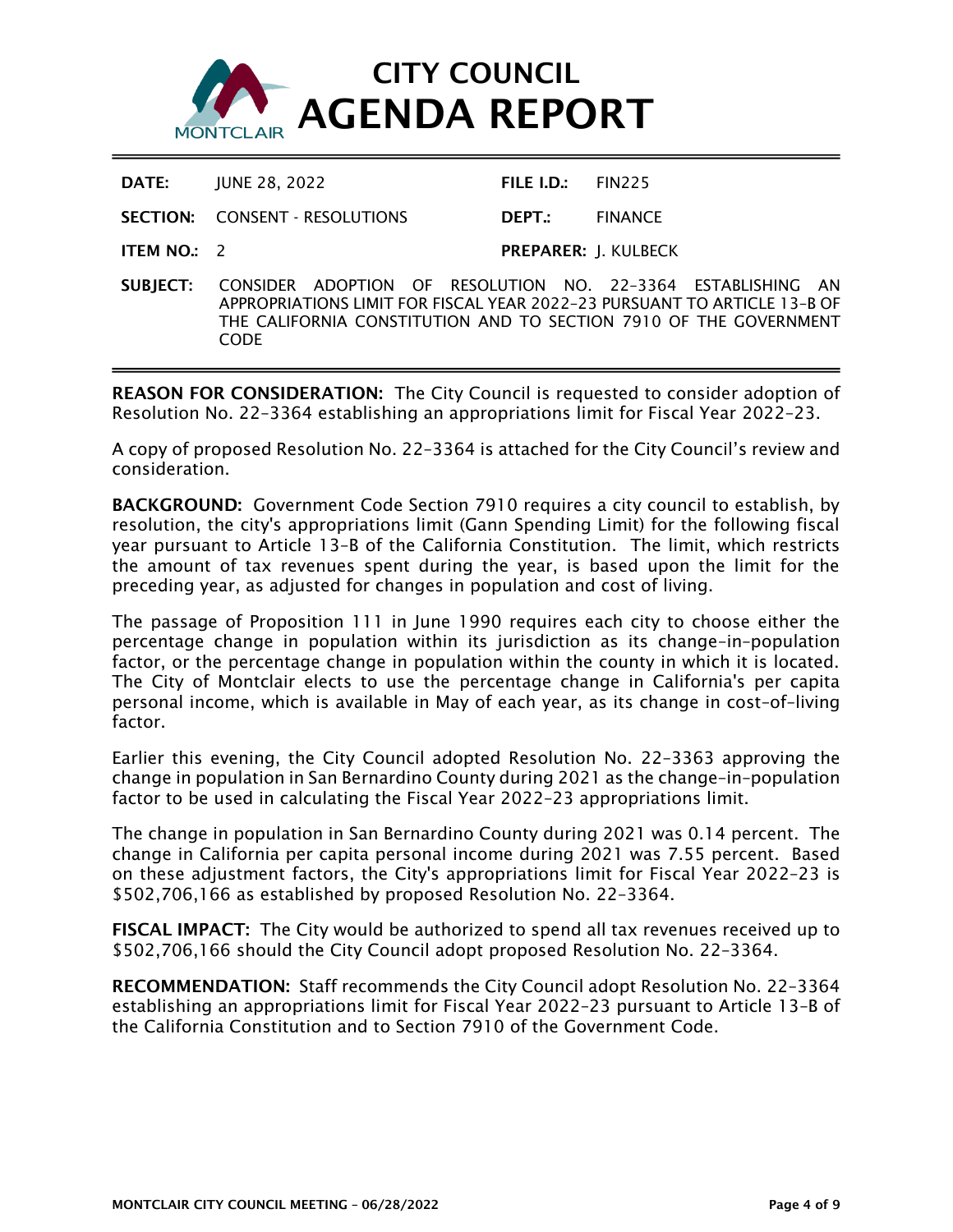#### RESOLUTION NO. 22–3364

#### A RESOLUTION OF THE CITY COUNCIL OF THE CITY OF MONTCLAIR ESTABLISHING AN APPROPRIATIONS LIMIT FOR FISCAL YEAR 2022–23 PURSUANT TO ARTICLE 13– B OF THE CALIFORNIA CONSTITUTION AND TO SECTION 7910 OF THE GOVERNMENT CODE

WHEREAS, Article 13–B of the California Constitution limits the appropriations budget of a local government, which is financed by taxes to the appropriations limit (Gann Spending Limit) of the prior fiscal year as adjusted by the change in population and the change in cost of living; and

WHEREAS, Government Code Section 7910 requires that the governing body of each local jurisdiction shall, by resolution, annually establish its appropriations limit for the following fiscal year pursuant to Article 13–B of the California Constitution; and

WHEREAS, at a meeting held on June 28, 2022, the City Council selected the change in cost of living and change in population factors to be used in determining the appropriations limit for Fiscal Year 2022–23; and

WHEREAS, the City of Montclair has determined that said appropriations limit for Fiscal Year 2022–23 is \$502,706,166, and documentation supporting calculation of the limit is available to the public as required by Government Code Section 7910.

NOW, THEREFORE, BE IT RESOLVED that the City Council of the City of Montclair hereby establishes an appropriations limit in the amount of \$502,706,166 for Fiscal Year 2022–23 pursuant to Article 13–B of the Constitution of the State of California and Government Code Section 7910.

BE IT FURTHER RESOLVED that said appropriations limit herein established may be changed as deemed necessary by resolution of the City Council.

APPROVED AND ADOPTED this XX day of XX, 2022.

Mayor

ATTEST:

City Clerk

I, Andrea M. Myrick, City Clerk of the City of Montclair, DO HEREBY CERTIFY that Resolution No. 22–3364 was duly adopted by the City Council of said city and was approved by the Mayor of said city at a regular meeting of said City Council held on the XX day of XX, 2022, and that it was adopted by the following vote, to–wit:

| AYES:    | xх |
|----------|----|
| NOFS:    | xх |
| ABSTAIN: | xх |
| ABSENT:  | xх |

 Andrea M. Myrick City Clerk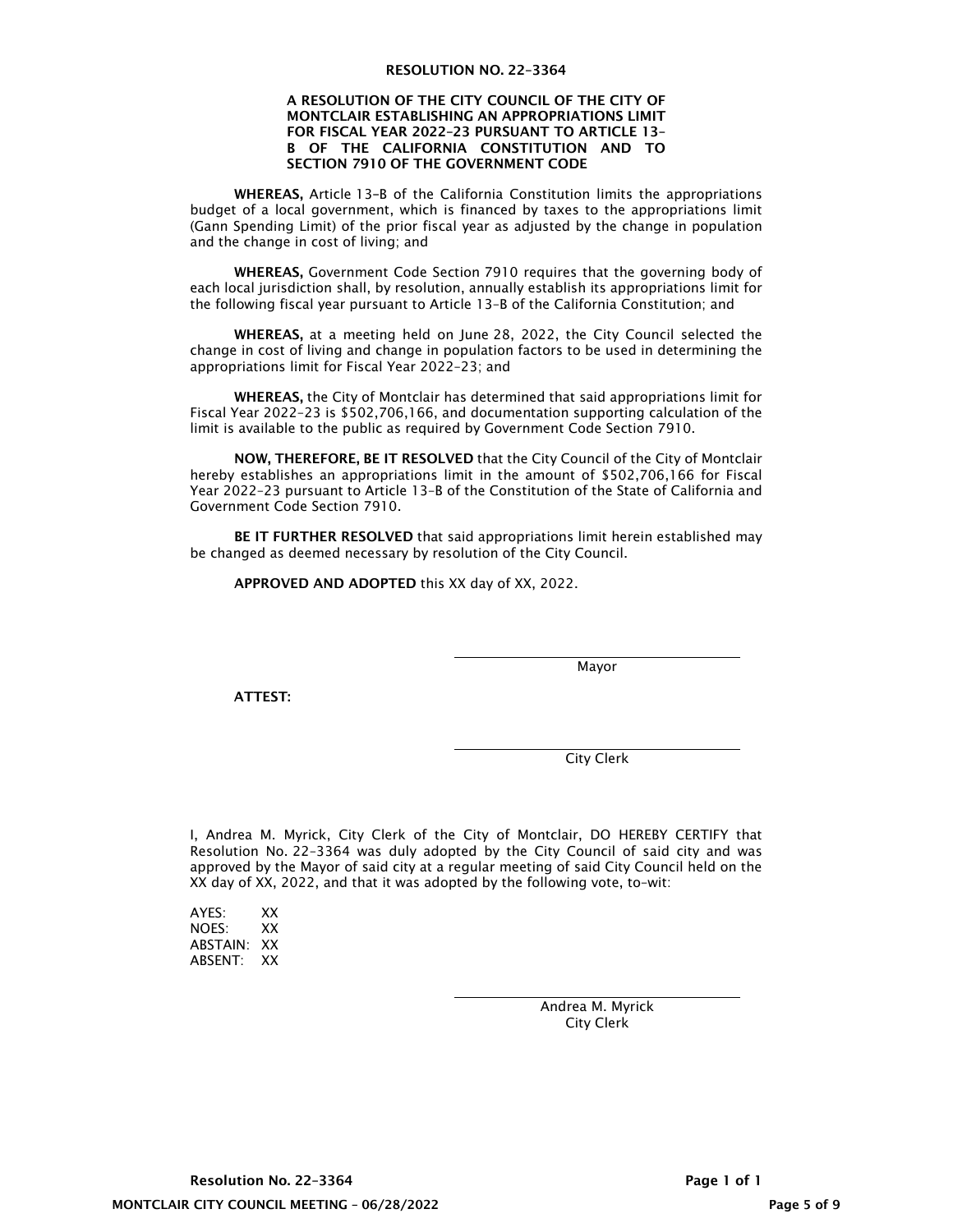

| DATE:                           | IUNE 28. 2022                         | FILE I.D.: $FIN240$         |  |
|---------------------------------|---------------------------------------|-----------------------------|--|
|                                 | <b>SECTION: CONSENT - RESOLUTIONS</b> | <b>DEPT</b> : FINANCE       |  |
| <b>ITEM NO.:</b> $\overline{3}$ |                                       | <b>PREPARER: I. KULBECK</b> |  |

SUBJECT: CONSIDER ADOPTION OF RESOLUTION NO. 22–3365 ADOPTING THE CITY OF MONTCLAIR FISCAL YEAR 2022–23 ANNUAL BUDGET

REASON FOR CONSIDERATION: The California Government Code requires that the governing body of a local government agency annually adopt an Operating Budget. The City Council is requested to consider adoption of Resolution No. 22–3365, formally adopting the City of Montclair Fiscal Year 2022–23 Budget.

A copy of proposed Resolution No. 22–3365 is attached for City Council review and consideration.

BACKGROUND: The City Council reviewed the proposed Fiscal Year 2022–23 Budget on June 22, 2022, at an adjourned joint meeting.

In addition to providing a formal means to adopt the Budget, proposed Resolution No. 22–3365 includes the following fiscal–control provisions:

- The automatic reappropriation of funds into the Fiscal Year 2022–23 Budget to finance outstanding encumbrances as of June 30, 2022.
- The automatic reappropriation of funds into the Fiscal Year 2022–23 Budget to finance capital improvement projects and grants that were not completed during Fiscal Year 2021–22.

The City Council's adoption of Resolution No. 22–3365 would provide for a total Estimated Revenue Budget, including transfers–in, of \$75,366,368, and a total Appropriations Budget, including transfers–out, of \$55,932,392. The General Fund has estimated revenues/transfers–in of \$38,711,863, and appropriation budget/transfers– out of \$35,724,143, leaving an excess of \$2,987,720 allocated to the General Fund Unassigned Reserve Fund, which brings the Unassigned Reserve Fund Balance Ratio to approximately 22.29% of General Operating Fund Budget Appropriations ─ achieving an Unassigned Reserve Fund Balance Ratio of 25% is an annual policy objective of the City Council.

FISCAL IMPACT: It is estimated that the Fiscal Year 2022–23 Budget, as presented, provides for an overall increase in total unassigned fund balances/retained earnings of \$19,433,976 when considering all funds and operations of the City, primarily due to the increases to the Statewide Park Development Grant Fund, American Rescue Plan Fund, and proposed increases to the General Fund Unassigned Reserve Fund Balance.

RECOMMENDATION: Staff recommends the City Council adopt Resolution No. 22–3365 adopting the City of Montclair Fiscal Year 2022–23 Annual Budget.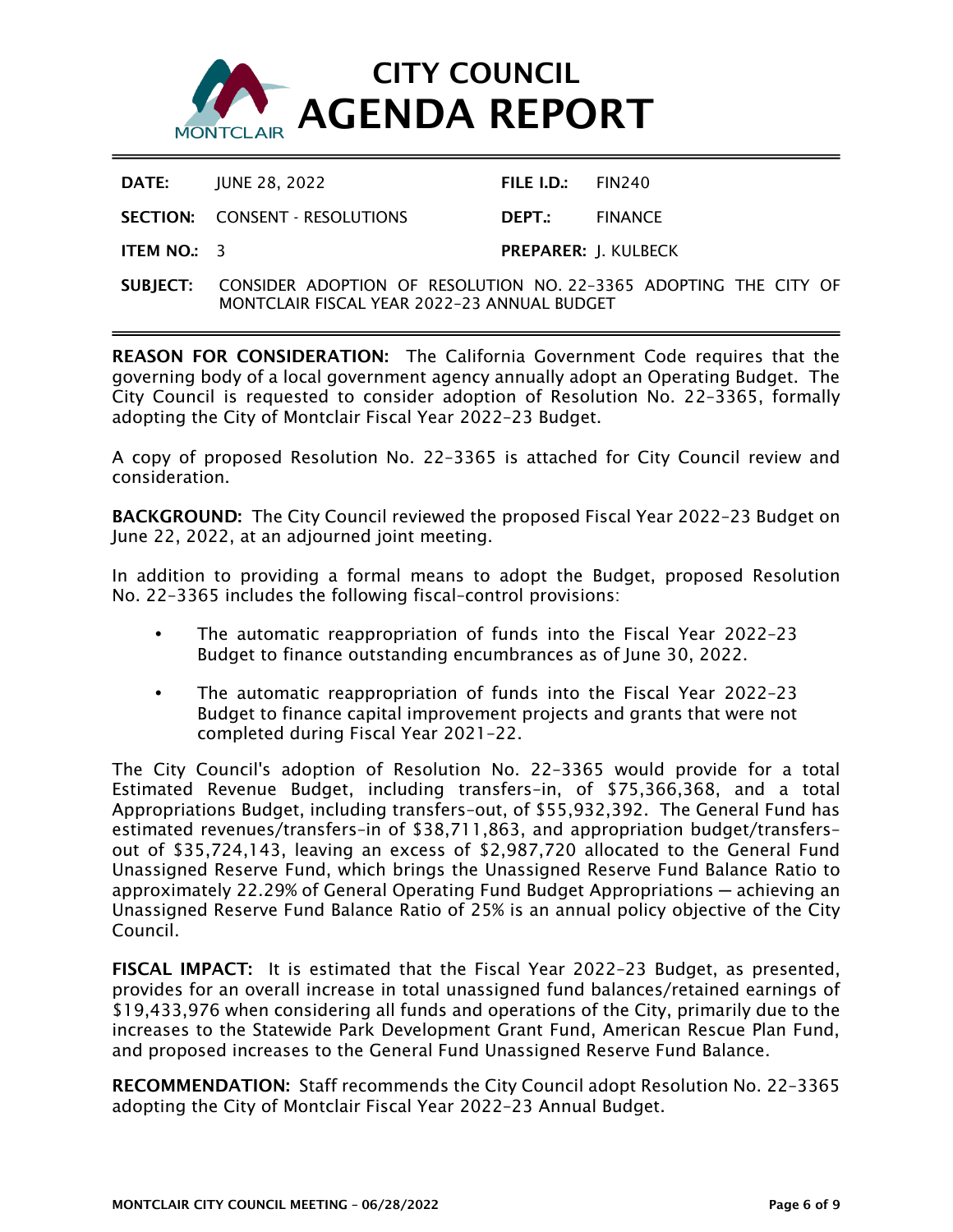#### A RESOLUTION OF THE CITY COUNCIL OF THE CITY OF MONTCLAIR ADOPTING THE FISCAL YEAR 2022–23 BUDGET

WHEREAS, the City Manager submitted to the City Council of the City of Montclair the proposed budget for Fiscal Year 2022–23 including all proposed expenditures, estimated revenues, and estimated fund balances; and

WHEREAS, a copy of the proposed budget is on file in the City Clerk's office for inspection by the public; and

WHEREAS, the City Council duly reviewed the proposed budget at a meeting open to the public on June 22, 2022.

NOW, THEREFORE, BE IT RESOLVED that the City Council of the City of Montclair hereby adopts the proposed budget as the Annual Budget for Fiscal Year 2022–23.

BE IT FURTHER RESOLVED that funds are automatically reappropriated into Fiscal Year 2022–23 for all outstanding purchase orders and unexecuted contracts as of June 30, 2022, for which a valid appropriation exists.

BE IT FURTHER RESOLVED that funds are automatically reappropriated into Fiscal Year 2022–23 for all capital improvement projects included in the adopted budget that have not been completed as of June 30, 2022.

BE IT FURTHER RESOLVED that funds are automatically reappropriated into Fiscal Year 2022–23 for all grants included in the adopted budget that have not been completed as of June 30, 2022.

BE IT FURTHER RESOLVED that department heads and their designees are authorized to transfer funds between object codes within the Services and Supplies Budget provided the funding source remains the same.

BE IT FURTHER RESOLVED that except for personnel cost–of–living adjust– ments, which are governed by approved Memorandums of Understanding and Agree– ments, all expenditures from the General Reserve Funds must be expressly authorized by the City Council.

APPROVED AND ADOPTED this XX day of XX, 2022.

ATTEST:

Mayor

City Clerk

I, Andrea M. Myrick, City Clerk of the City of Montclair, DO HEREBY CERTIFY that Resolution No. 22–3365 was duly adopted by the City Council of said city and was approved by the Mayor of said city at a regular meeting of said City Council held on the XX day of XX, 2022, and that it was adopted by the following vote, to–wit:

| AYES:    | xх |
|----------|----|
| NOES:    | xх |
| ABSTAIN: | xх |
| ABSENT:  | xх |

 Andrea M. Myrick City Clerk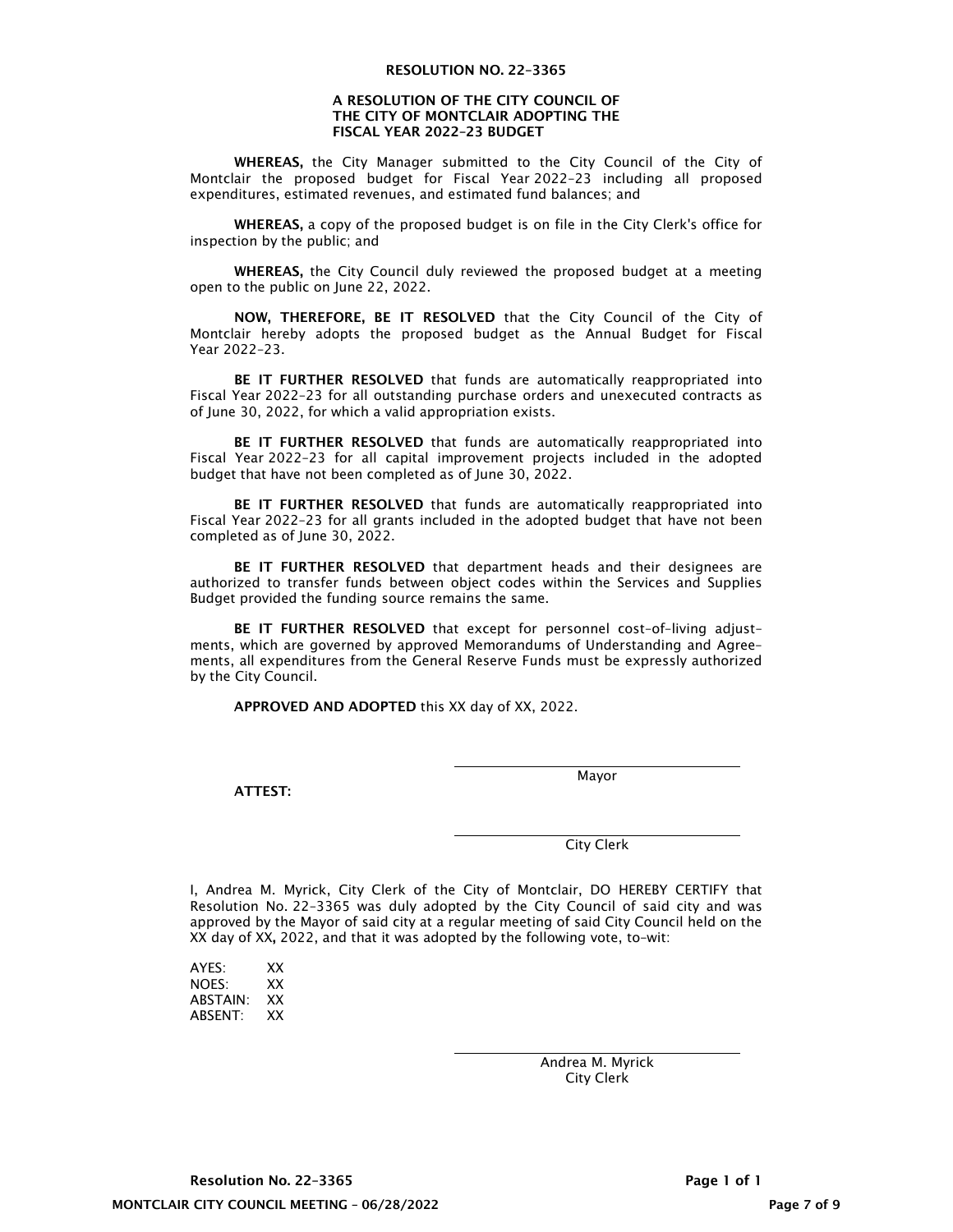

|                      | <b>DATE: IUNE 28, 2022</b>            | FILE I.D.: $FIN220$        |  |
|----------------------|---------------------------------------|----------------------------|--|
|                      | <b>SECTION: CONSENT - RESOLUTIONS</b> | DEPT. MHC                  |  |
| <b>ITEM NO.:</b> $4$ |                                       | <b>PREPARER: T. MARTIN</b> |  |
|                      |                                       |                            |  |

SUBJECT: CONSIDER ADOPTION OF RESOLUTION NO. 22–01 ADOPTING THE FISCAL YEAR 2022–23 BUDGET FOR THE MONTCLAIR HOUSING CORPORATION

REASON FOR CONSIDERATION: Pursuant to state law, the governing body of a local government agency is required to annually adopt an Operating Budget. The Montclair Housing Corporation Board of Directors is requested to consider adoption of Resolution No. 22–01, formally adopting the Montclair Housing Corporation Budget for Fiscal Year 2022–23.

BACKGROUND: The Fiscal Year 2022–23 Preliminary Budget for the Montclair Housing Corporation was submitted to the respective Board of Directors on June 22, 2022.

The Montclair Housing Corporation Board of Directors is requested to approve the Annual Budget for the Montclair Housing Corporation. The expenses related to the Montclair Housing Corporation involve operation and maintenance of 32 properties. The Montclair Housing Corporation manages 18 single–family homes and 80 multifamily units pursuant to a long–term lease with the Montclair Housing Authority.

FISCAL IMPACT: It is estimated the proposed Montclair Housing Corporation Budget would provide for a decrease in total balance of \$14,600 during Fiscal Year 2022–23.

RECOMMENDATION: Staff recommends the Montclair Housing Corporation Board of Directors adopt Resolution No. 22–01 adopting the Montclair Housing Corporation Fiscal Year 2022–23 Annual Budget.